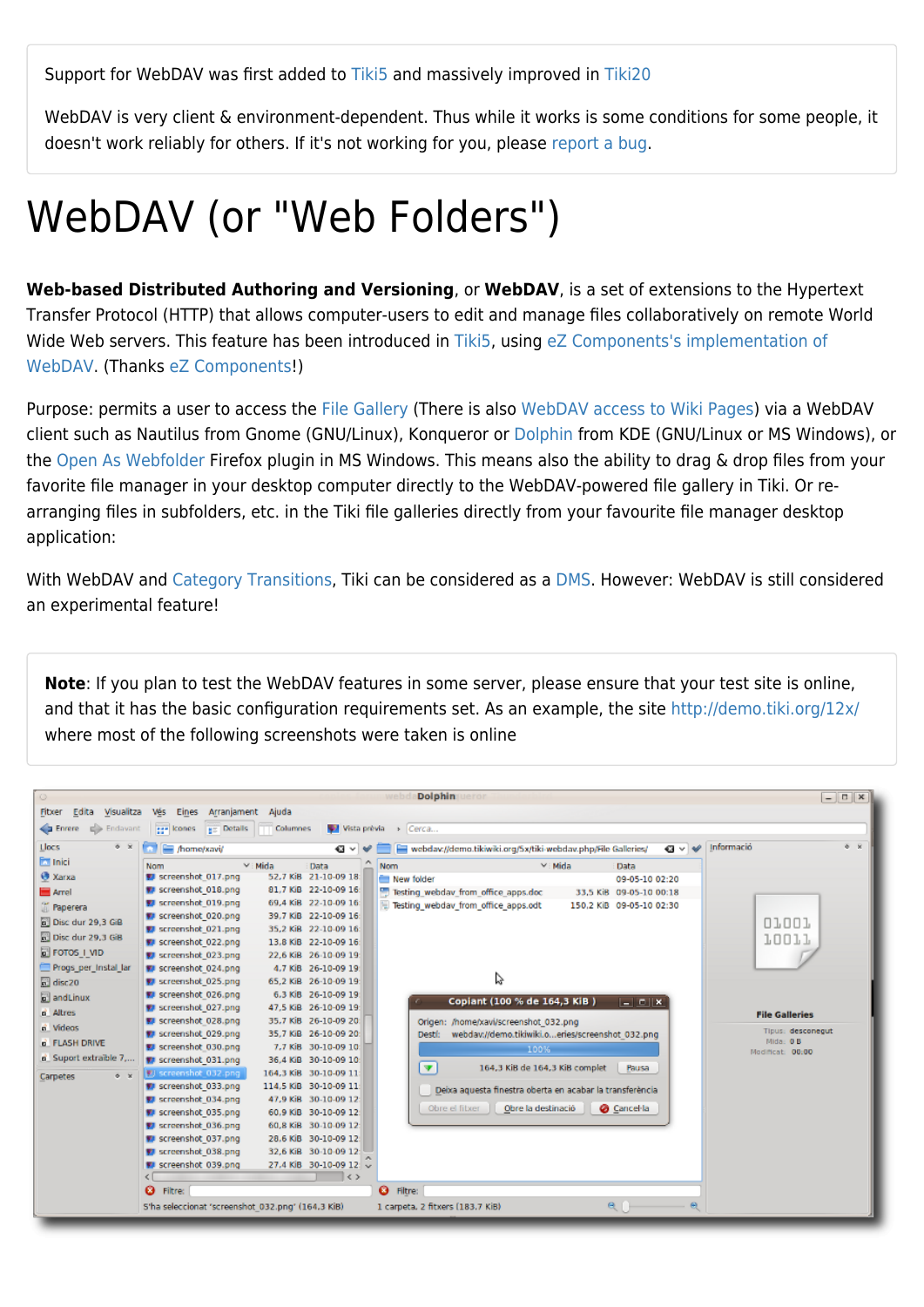## 1.1. Server requirements

You need [DOMDocument.](http://php.net/manual/en/class.domdocument.php) (php5-xmlrpc, php-xml-parser, php-pear, or similar;)

**DOMDocument missing**

```
Fatal error: Class 'DOMDocument' not found in
/var/www/html/lib/ezcomponents/Webdav/src/tools/xml.php on line 132
```
#### and [DateTime](http://www.php.net/manual/en/datetime.installation.php)

#### **DateTime is missing**

```
Fatal error: Class 'DateTime' not found in
/var/www/html/lib/ezcomponents/Webdav/src/tools/date_time.php on line 22
```
I (sylvieg) thinks mod\_dav must be activated on apache For ubuntu:

```
a2enmod dav
a2enmod dav_fs
/etc/init.d/apache2 reload
```
## 1.2. Server Configuration

Go to "Admin > Features" and enable "File galleries" and "WebDAV".

Then you have to set perms on file galleries properly. The important permissions are:

- **•** for **viewing** 
	- view file gallery
	- o list\_file\_gallery
- **•** for **writing** 
	- upload\_files
	- o admin file galleries

If you want to allow file versioning in the file gallery, you have to change in (assuming your file gallery is ID number 1) **tiki-list file gallery.php?edit mode=1&galleryId=1** :

| Param                                      | Values & Description                                    |
|--------------------------------------------|---------------------------------------------------------|
| "Maximum number of archives for each file" | -1 (none), 0 (unlimited), or any number of your choice. |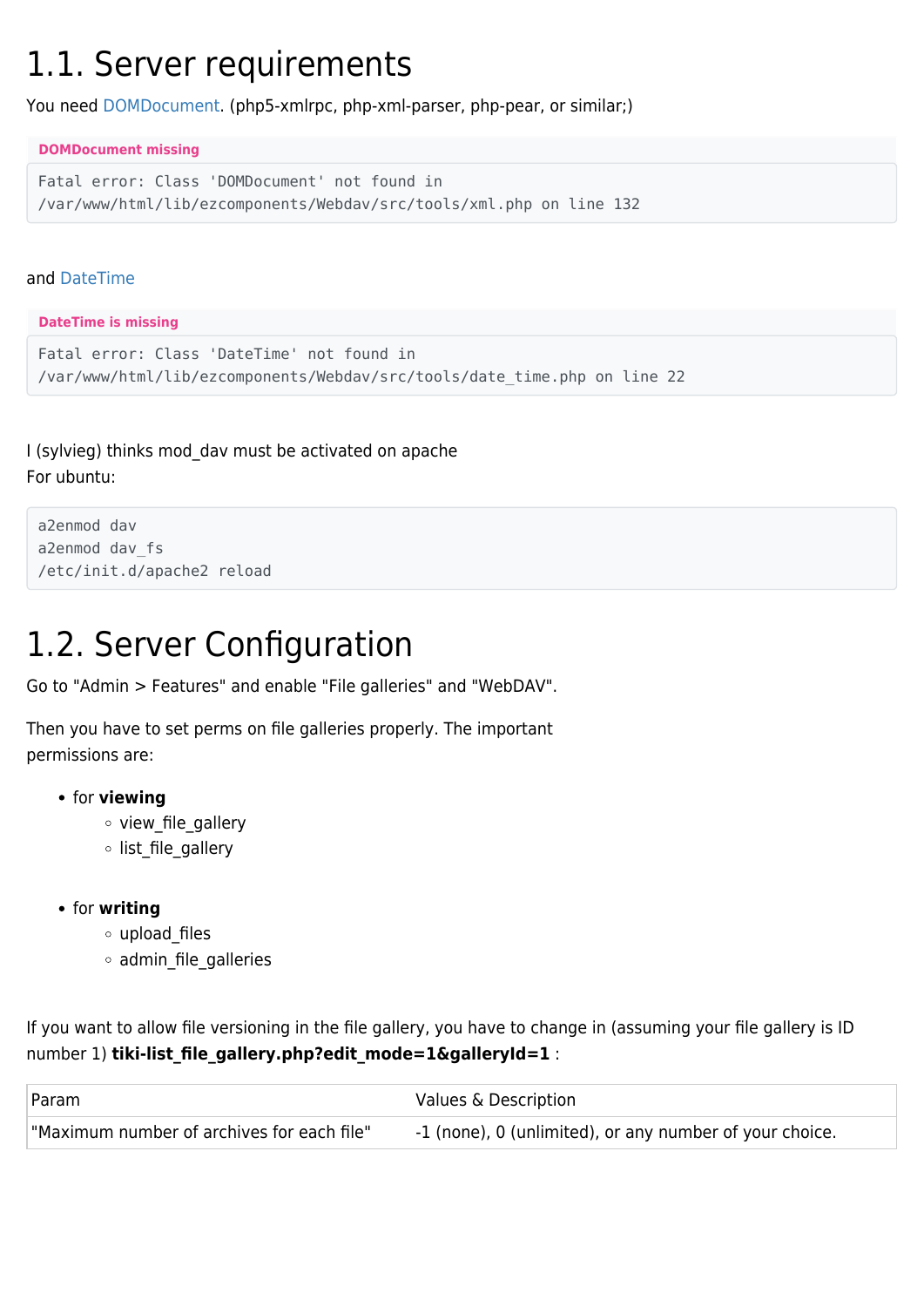## 1.3. Client Configuration

You can see a quick overview of client configuration for each Operating System (O.S:) to access webdav in general, in this page:

[http://ubuntuguide.org/wiki/WebDAV#WebDAV\\_Clients](http://ubuntuguide.org/wiki/WebDAV#WebDAV_Clients)

Specific details follow below for the specific usage tested with Tiki for serveral O.S.

## 1.4. Basic Usage

Once properly connected to a WebDAV folder, you can double click a file, edit (in your desktop software) and when you save, the file is saved to your Tiki directory.

If file versionning is activated in that file gallery ("Maximum number of archives for each file" set to something different than -1), a copy of each save is conserved.

#### **Example**:

You could have an .odt or .doc file in a file gallery. That user would be able to open that file from KWord or MS Office directly

*Note*: OpenOffice.org doesn't seem to work with any version of WebDAV - neither OOo 3.x, 2.x or 1.x, even if you select that OOo uses its own file dialogues, from "Tools > Options > General"

In this example we edited the file "Testing\_webdav\_from\_office\_apps.odt" from KWord:

| <b>File Galleries</b>                                           |                                                                                                              |                  |                                                        |  |
|-----------------------------------------------------------------|--------------------------------------------------------------------------------------------------------------|------------------|--------------------------------------------------------|--|
| <b>File Galleries</b><br>Θŀ<br>$\blacktriangleright$ New folder | ID T<br>Filename                                                                                             | Size             | Last<br>Last<br>Author<br>editor<br>Modified           |  |
|                                                                 | $\Box$ $\mathscr{E}$ 2<br>New folder                                                                         | 347.78 KB Sun 09 | of May,<br>2010                                        |  |
|                                                                 | 7 7 7 Testing_webdav_from_office_apps.doc 33.50 KB                                                           |                  | admin <sup>1</sup><br><b>Sun 09</b><br>of May,<br>2010 |  |
|                                                                 | $\Box \circ 1$<br>om_office_apps.odt 150.17 KB<br>Actions<br>Download                                        |                  | $admin$ $•$<br><b>Sun 09</b><br>of May,<br>2010        |  |
|                                                                 | he Archives (3)<br>Selec & Upload New Version<br>Perform ad Properties<br>る風 夕<br>Open in WebDAV<br>X Delete |                  |                                                        |  |

and when we click in the tool icon on the left of each file, we can see the "Archives" section of the popup box, which indicates that this file has 3 prior versions in this Tiki WebDAV-powered file gallery. If you click on archives, you can access to the previous versions of that file, with the username of each editor, edit date, etc.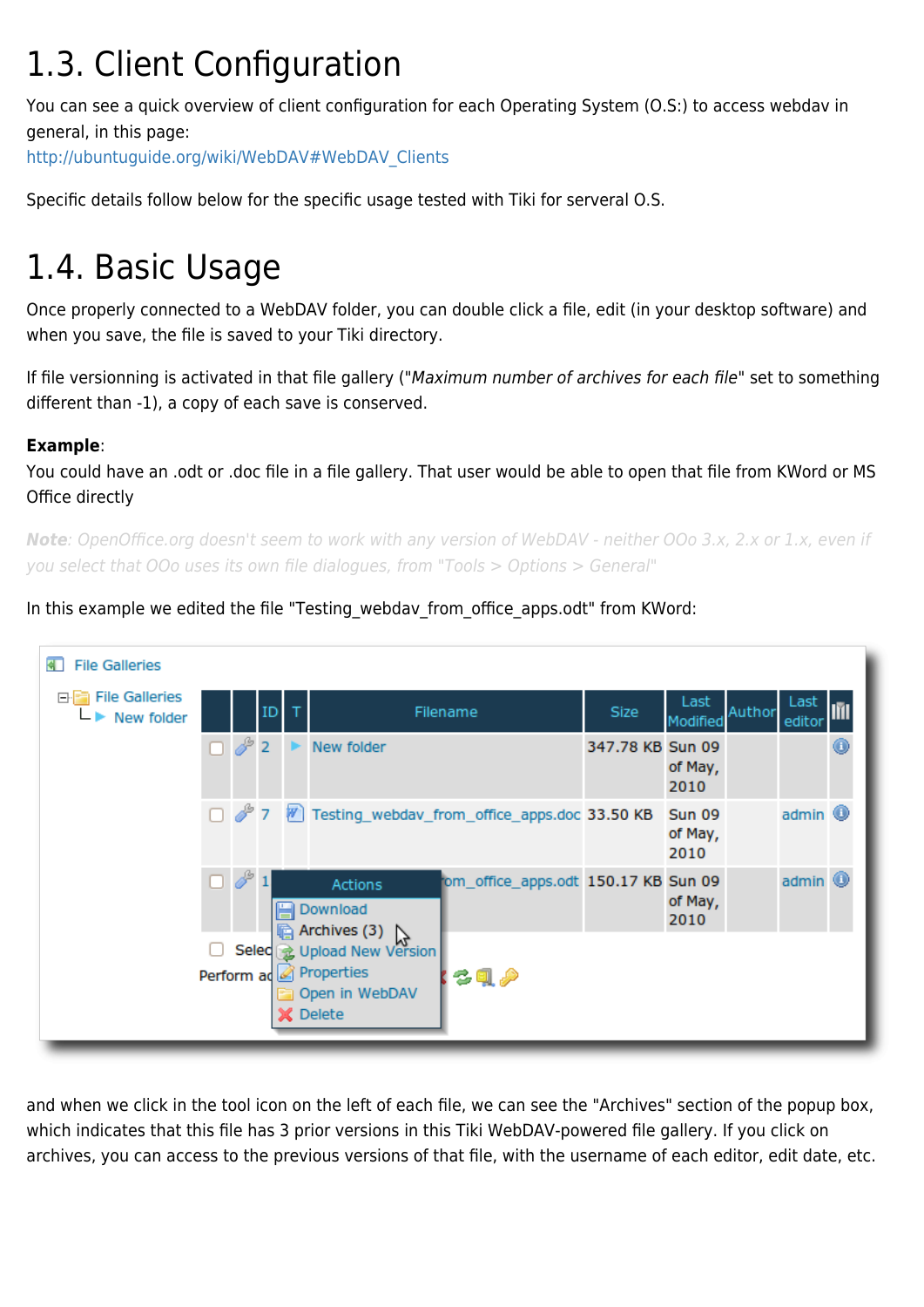| File Archive:<br>Testing_webdav_from_office_apps.odt<br>List Gallery<br><b>Edit Gallery</b><br><b>Upload File</b><br><b>List Galleries</b> |                                                                                  |          |     |                                                                           |             |                  |        |                   |   |
|--------------------------------------------------------------------------------------------------------------------------------------------|----------------------------------------------------------------------------------|----------|-----|---------------------------------------------------------------------------|-------------|------------------|--------|-------------------|---|
|                                                                                                                                            |                                                                                  | $ID$ $T$ |     | Filename                                                                  | <b>Size</b> | Last<br>Modified | Author | Last<br>editor    |   |
|                                                                                                                                            |                                                                                  |          |     | Testing_webdav_from_office_apps.odt 24.78 KB Sun 09 of                    |             | May,<br>2010     |        | admin (D          |   |
|                                                                                                                                            |                                                                                  |          |     | 11 <sup>2</sup> 11 Testing_webdav_from_office_apps.odt 24.76 KB Sun 09 of |             | May,<br>2010     |        | $admin$ $\bullet$ |   |
|                                                                                                                                            |                                                                                  | 8        | ١≌ا | Testing_webdav_from_office_apps.odt 24.76 KB Sun 09 of                    |             | May,<br>2010     |        | admin             | G |
|                                                                                                                                            | <b>Select All</b><br>Perform action with checked: $\times \mathbb{G} \mathbb{Q}$ |          |     |                                                                           |             |                  |        |                   |   |

## 1.5. Usage through file managers

You need to write the URL with the appropriate syntax for the tiki file galleries in order to connect to the WebDAV folder.



Once connected, you can double click on the file name (or click with alternate mouse button and select the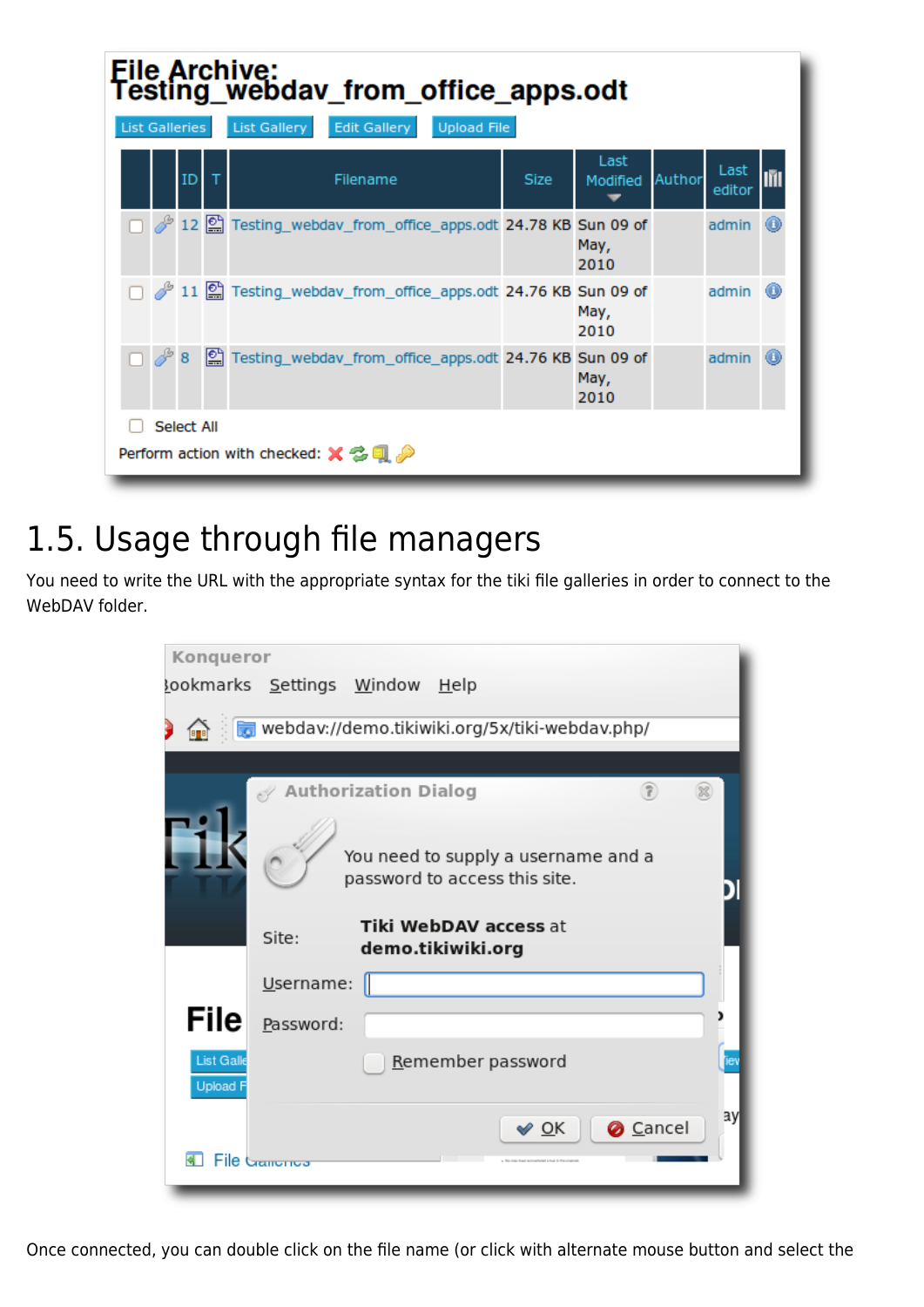program of your choice).

Edit that file, and when you click on save, the file will be directly saved to the file gallery.

#### **Special feature: Access any version**

- If you activate versioning for the files in file gallery, you can access whichever version you like, the default is the last one.
- To access a precise version just add this part:

```
?version number
```
at the end of the file name...

The different versions are not shown in the file listing in order to keep the user interface simpler.

### 1.5.1. Nautilus (GNOME - GNU/Linux)

Type in the location bar of nautilus something like:

```
dav://user@example.org/tiki-webdav.php/
```
where user is your username in Tiki (with enough global permissions or local on that file gallery; see above), and example.org is the base URL of your site online. You will be prompted you password, and then, you'll be able to see and browse your file galleries as folders, etc.

Drag and drop works, editing documents in WebDAV enabled applications (such as plain text files with gedit, etc.)

In case of concurrent editing, the latest user willing to save a modified file concurrently will see a message like:

#### 66

"The file <dav://user@example...yourfile.txt>has been modified since reading it."

[Save Anyway] or [Don't Save]

"If you save it, all the external changes could be lost. Save it anyway?"

### 1.5.2. Konqueror or Dolphin (KDE - GNU/Linux & MS Windows)

Can be used in conjunction with Konqueror as browser, Dolphin as file manager, Kate as simple text editor, KWord as an Office application for advanced text edition, etc.

Similar to the description in Nautilus/Gnome above but using this type of syntax for the URL instead, to be typed in the location bar: of nautilus something like:

```
webdav://example.org/tiki-webdav.php/
```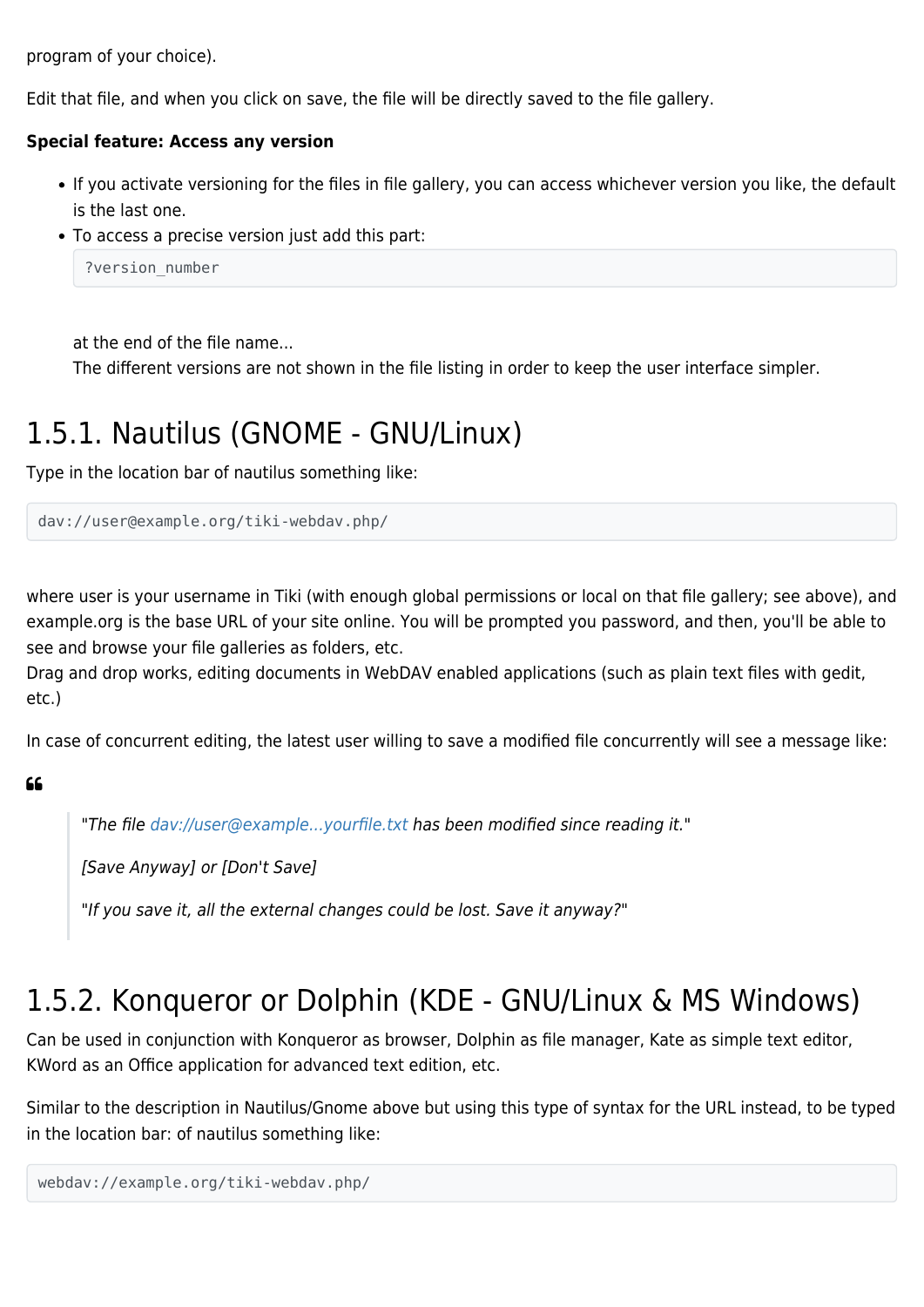You will be prompted for your password, and then, you'll be able to see and browse your file galleries as folders, etc.

Drag and drop works, editing documents in WebDAV enabled applications (such as plain text files with gedit, etc.)

In this case, you can edit Office documents (.odt, .doc, ...) with **KWord from KOffice** (tested with KWord 2.1.0 and KDE 4.4.2 on GNU/Linux)

| webdav://demo.tikiwiki.org/5x/tiki-webdav.php/File Galleries/Testing_webdav_from_office_apps.odt - KWord $\equiv$ $\equiv$ $\times$                 |                                                       |
|-----------------------------------------------------------------------------------------------------------------------------------------------------|-------------------------------------------------------|
| Visualitza Insert Format<br>Marcs Eines Arranjament<br>Ajuda<br>Fitxer<br>Edita                                                                     |                                                       |
| Г,<br>$\sqrt{\frac{1}{2}}$<br>$\Theta$ Nova<br>Obre <b>B</b> Desa<br><b>Fit Page</b><br>€∃ ∨<br><b>Desfés</b><br>Talla<br>Refés<br>Enganxa<br>Copia |                                                       |
|                                                                                                                                                     | <b>KWord</b><br>$\circ$                               |
|                                                                                                                                                     | $T[T]$ $\perp$ $\int$ 5                               |
|                                                                                                                                                     | $\mathfrak{D}$ $\mathfrak{D}$                         |
| This is a test document for WebDAV                                                                                                                  |                                                       |
| $\frac{1}{2}$<br>webdav://demo.tikiwiki.org/5x/tiki-webdav.php/File Galleries/                                                                      |                                                       |
| $\mathbf x$                                                                                                                                         | Estadístiques<br><b>Add Shape</b>                     |
| Show this text                                                                                                                                      | <b>Estadístiques</b><br>×.<br>$\circ$ $\times$        |
|                                                                                                                                                     | C<br>$\overline{0}$<br><b>Words</b><br>$\checkmark$   |
| Link to this page<br>Learning                                                                                                                       | Automatically recount                                 |
| <b>Learning Center Department list</b>                                                                                                              | Only count main text                                  |
| Learning Center Department new cha<br><b>Learning</b> Center Documentation                                                                          | <b>Tool Options</b><br>×<br>$\circ$ $\times$          |
| <b>Learning Center HomePage</b>                                                                                                                     | Styles<br>Abc                                         |
|                                                                                                                                                     |                                                       |
| Cancel<br>Insert                                                                                                                                    | E<br>$\frac{5}{20}$<br>$\Xi$<br>E<br>8<br>Ξ           |
|                                                                                                                                                     | $\overline{\mathbf{r}}$<br>Q,<br>u<br>đ.<br>[46<br>13 |
|                                                                                                                                                     | € √<br>DejaVu Sans<br>$\vert$ 13<br>v                 |
|                                                                                                                                                     | $T \vee T' \vee$                                      |
| <b>Introduction</b>                                                                                                                                 | List Style:                                           |
| 87. 38. 35. 34. 33. 33. 33. 39. 3. 8. . 7. .<br>Edited with Kword from GNU/Linux                                                                    | None<br>v                                             |
|                                                                                                                                                     |                                                       |

KDE can also be installed on other operating systems. It has been proven to work on MS Windows, where some of the same applications as in GNU/Linux can be used for accessing files and folders on WebDAV-powered tiki file galleries (Dolphin, Kate, ...):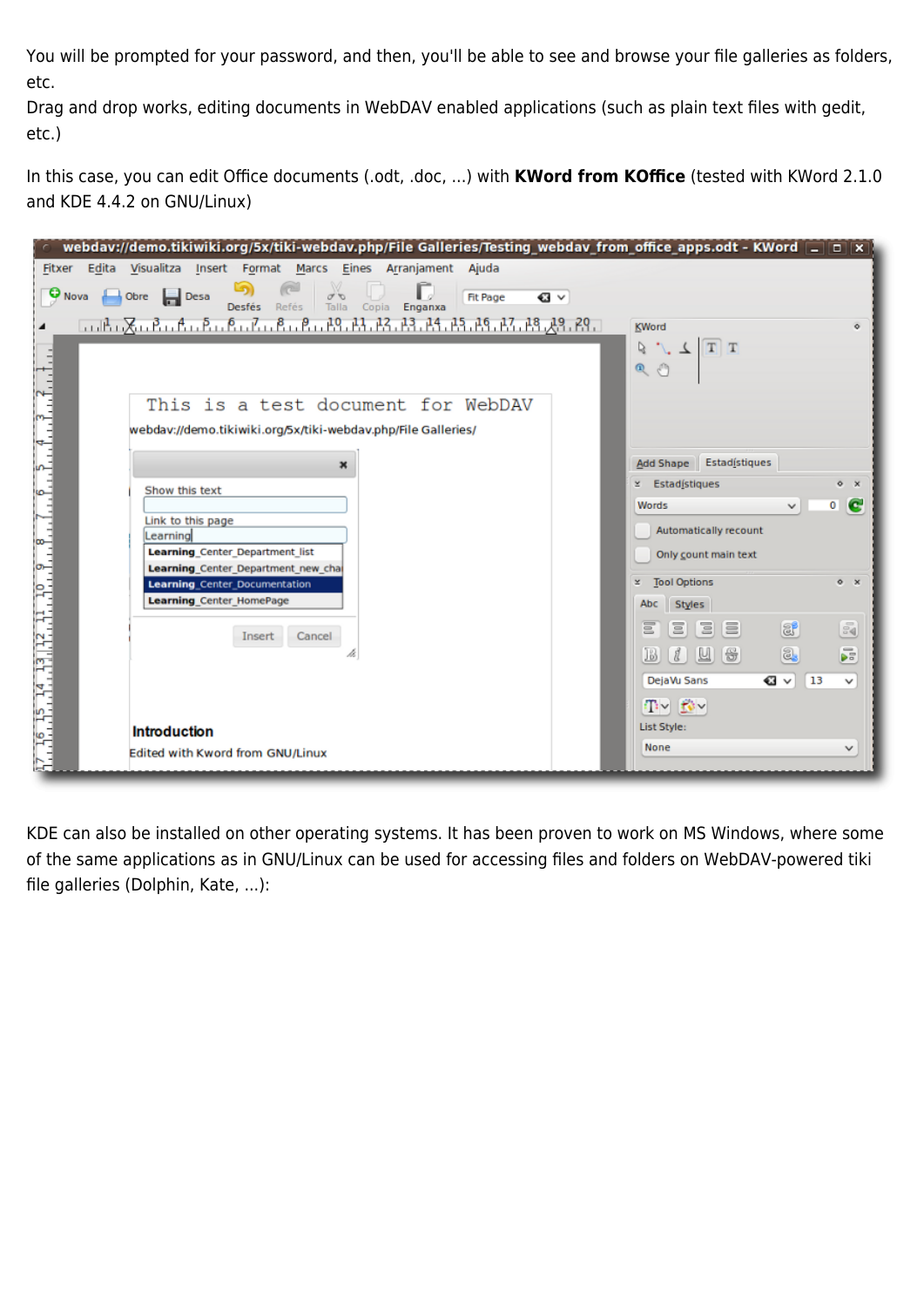

### 1.5.3. Cyberduck

"Open source FTP, SFTP, WebDAV, Cloud Files, Google Docs & Amazon S3 Browser for Mac & Windows" <http://cyberduck.ch/>

| demo uniday la           |                                                         |         |         |
|--------------------------|---------------------------------------------------------|---------|---------|
|                          | WebBAY (Web-based Distributed Authoring and Hersioning) |         |         |
| Nickname: Changes (1979) |                                                         |         |         |
|                          | URL Into Velmin@demonitizing/b/thi-webdaruha            |         |         |
| Server: demolikiung      |                                                         | Park 30 |         |
| banama: abhin            |                                                         |         |         |
|                          | Anonymous Login                                         |         |         |
| A) Mose Options          |                                                         |         |         |
|                          | Path: Bullitz-untday.php                                |         |         |
| Convert Made Drivell     |                                                         |         |         |
| Encoding: Orthult        |                                                         |         |         |
|                          | [1] the Public Key Authordication                       |         |         |
|                          | No Private Key selected                                 |         |         |
|                          | Download Falder: Childen American Equationals           |         | Choose. |
| Transfer Files: Default  |                                                         |         |         |
|                          | Wab BRL: Http://denis.tiki.org                          |         |         |
|                          | limat                                                   |         |         |
| <b>Notes:</b>            |                                                         |         |         |
| Timesone:                | <b>lune</b>                                             |         |         |
|                          |                                                         |         |         |
|                          |                                                         |         |         |

An example of how to configure for Tiki WebDAV

## 1.5.4. Finder (Mac OSX)

Mac OSX has the ability to connect to WebDAV folders, through "Finder > Go > Connect to server"

For instance url: <http://demo.tiki.org/9x/tiki-webdav.php> and the user/password that can reads files, wiki page

Once connected, files can be edited with WebDAV compatible applications, such as TextEdit (Add other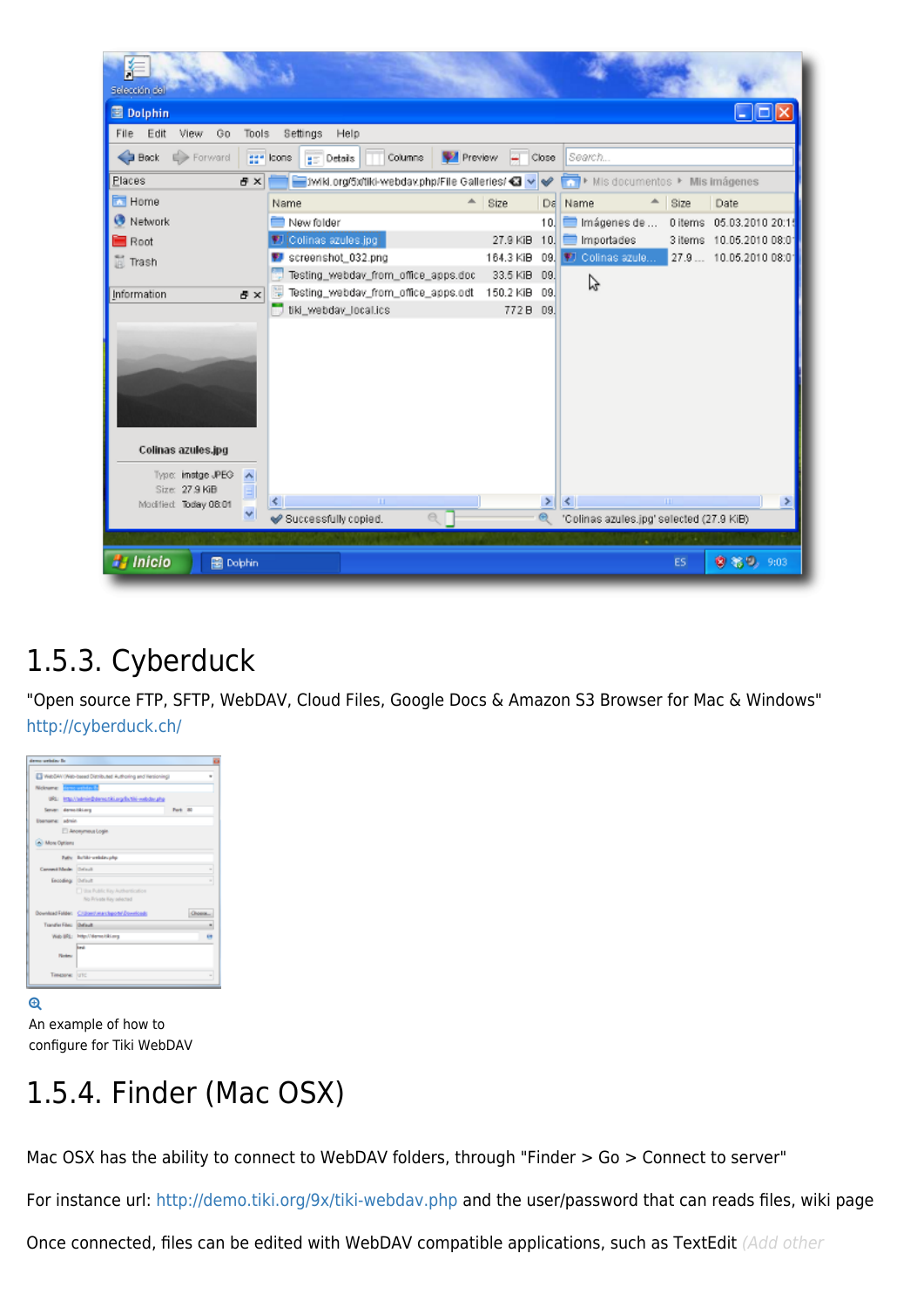

### 1.5.5. Windows 7 web folders

Windows 7 has support for WebDAV, also called web folders. The setup is rather easy:

- 1. Click on Computer => Map network drive
- 2. Add your site under folder. Here is an example for WebDAV+SSL:

https://example.org/tiki-webdav.php/File galleries/

- 3. Enter your username/password
- 4. Done!

However: It's very easy for this described procedure to fail (for various reasons):

- For WebDAV+SSL: Make sure the server has a valid certificate!
- If you don't use SSL: For security reasons Windows 7 doesn't provide support for Basic Authentication, only for Digest Authentication. There is one possible workaround that might help (it requires changing the registry though):
	- 1. Open regedit (e.g. type regedit in the Start menu under Search programs and files)
	- 2. In the editor go to the following place:

Computer\HKEY\_LOCAL\_MACHINE\SYSTEM\CurrentControlSet\services\WebClient\Parameters

- 3. Double click BasicAuthLevel and change its value from 1 (default) to 2
- WebDAV+LDAP might give some issues. First try to see if WebDAV access with a normal (Tiki based) user works...
- There might also be an issue with permissions: Try to see if WebDAV works with a user that has permissions for tiki p admin file galleries.

It is not always possible to edit files directly. E.g. Word doesn't seem to be able to save a file directly to a mapped web folder...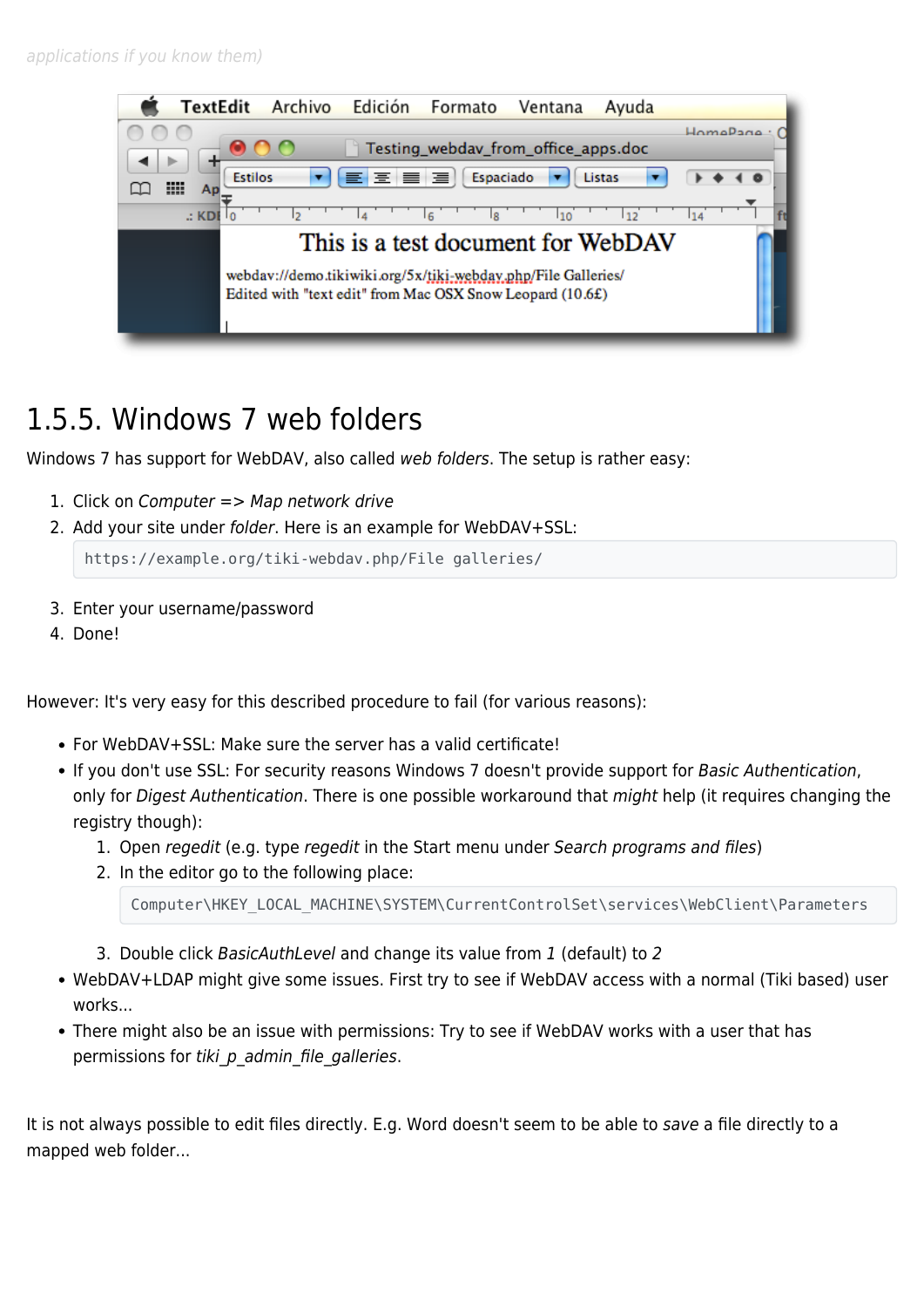### 1.5.6. NetDrive (MS Windows)

[NetDrive](http://www.netdrive.net/download.html/) (from Novell) **doesn't** always (ever?) **seem to work** properly together with Tiki-Wiki's WebDAV. It might be possible to establish a connection without any errors but no content is shown(??). Here is an example configuration for WebDAV + SSL:

- 1. Site name: YourBookmarkName
- 2. Server Type: WebDAV
- 3. Click on Advanced:
	- 1. Choose UTF-8 as Encoding
	- 2. Choose Use HTTPS
- 4. Site IP or URL:

https://example.org/tiki-webdav.php

- 5. Port: 443
- 6. Drive: YourDriveLetter
- 7. Disable Connect as Anonymous
- 8. Enter your username and password under Account

### 1.5.7. Webdrive (MS Windows and MacOSX)

[Webdrive](http://www.webdrive.com/products/webdrive/index.html) is a commercial client with support for WebDAV. It offers a free trial version for 20 days. There is one very serious issue with this client however (check below). To connect to Tiki-Wiki do the following (example for WebDAV+SSL):

- 1. Right click Sites and add a new bookmark for a site. Then click on it.
- 2. Server type: WebDAV
- 3. Drive: YourDriveLetter
- 4. Site Address/url:

https://example.org/tiki-webdav.php

- 5. Disable Anonymous/Public Logon
- 6. Enter your username and password under Username and Password
- 7. Recommended: Unless performance is essential choose Multi-user instead of Single User under Properties => Cache => Options. Or make sure that files are validated using the Server modified time...

**Remark**: When editing or replacing files (e.g. using Word or drag and drop) WebDrive seems to add the files as a new file each time (probably deleting the old one first). I.e. the file id is changed after each edit. This means that all references from Wiki pages to this files have to be redone after each edit. This makes WebDrive essentally useless together with Tiki-Wiki...

### 1.5.8. BitKinex

BitKinex is a freeware-client for Windows XP/Vista/7 and available under <http://www.bitkinex.com/>.

Most of the setting are the defaults or obvious except: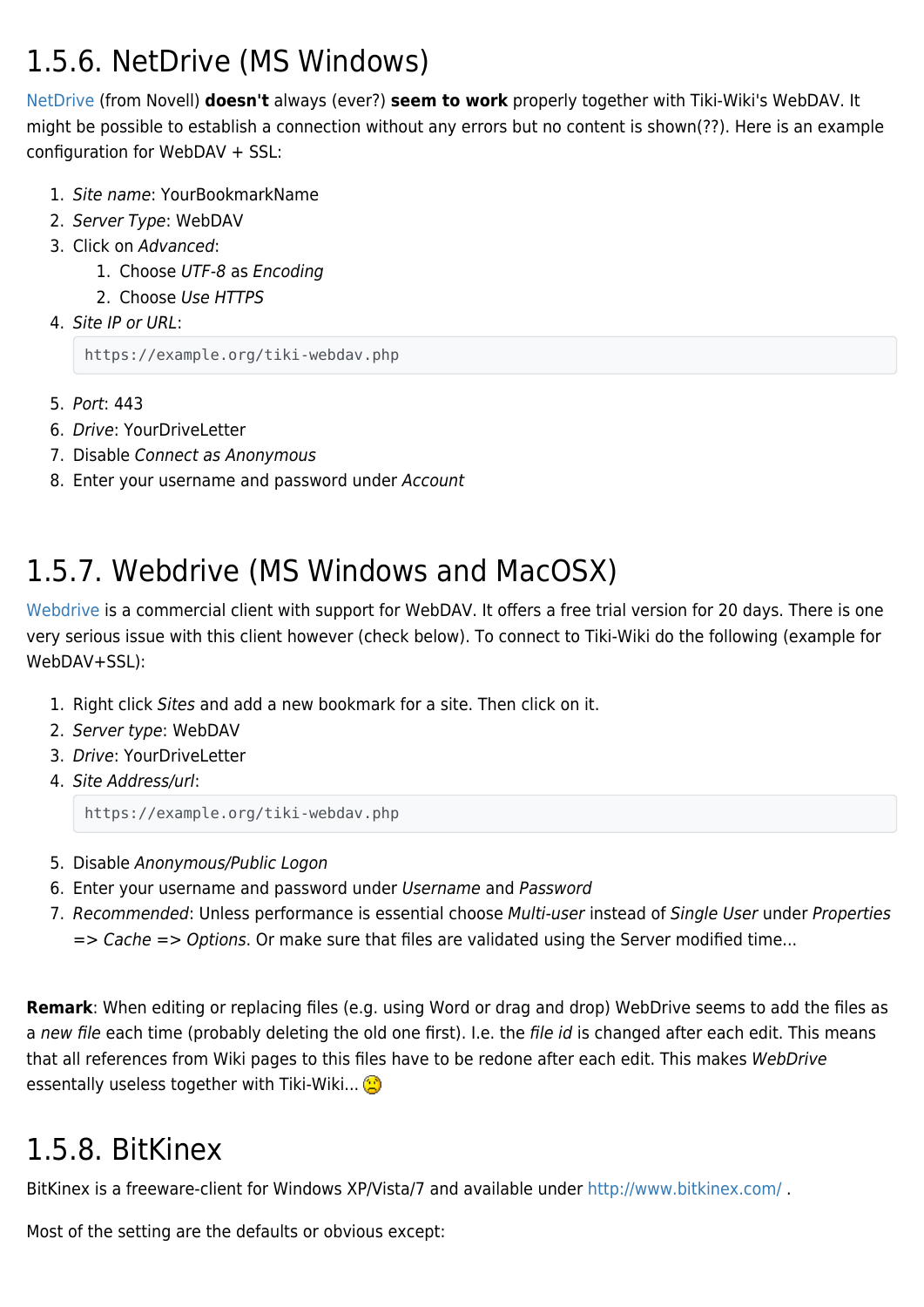| - |  |
|---|--|
|   |  |

If you run in trouble with other clients, give BitKinex a try!

### 1.5.9. Android WebDAV File Manager



There a many apps that claim that can manage webdav-powered servers. Tiki requires that the webdav app is able to manage folders with spaces, for instance ("File Galleries"), and not alol seem to do it. **WebDAV File Manager** is a small free application that works outof the box nicely with Tiki webdav powered File Galleries.

#### See:

TikiFests

TikiPackagesDev

TikiWiki Files

0\_5518\_1.pdf

ArkanaSmall.jpg

article\_link.png

14.1883 apachesearch.png

Antibiotic exp 2 chart and legend.docx

hot Ultimate has be

2013/03/15 15:10:21

2009/07/24 16:56:00

2013/12/15 19:12:06

2011/01/10 15:17:00

3010/12/02 23:55:49

3010/10/20 20:17:28

2011/06/26 23:52:26

en granted

<https://play.google.com/store/apps/details?id=jp.ddo.shigadroid.webdavfilemanager> J# 82% ■ 10:28 **EARBADB**  $\blacktriangledown 36$   $\cancel{18}$   $\approx$   $\bot$  0.24  $\Box$   $\Box$   $\equiv$   $\equiv$   $\hat{\blacksquare}$   $\Delta$   $\Box$ . **. . . M 82% O** 10 sentelle org tiki.org username: **File Galleries** doc.t.o 3013/11/04 22:49:28 http://tiki.org/tiki-webdav.php/ **Users File Galleries** username: 1970/81/01 01:00:00 tiki.org youruser Wiki Attachments username: 1970/81/01 01:00:00 Wiki Pages 量 dev.t.o . . . . . . . . . . . 2013/11/04 22:49:28 he first sw username: addition Optionally specify a port number Download Sync(Preferred server) · Upload Sync(Preferred Terminal) Synchronous startin /storage/sdcard0/WebDAVFileManager/  $\bigoplus$ c nate has been granted has been granted Server Add  $\odot$ 27% 235 Tiki Suite 2011/07/13 02:01:36

## 1.6. Usage through web browsers

You need to log in as usual to your tiki site, and go to the WebDAV file gallery to see the links to open that file as in a WebDAV folder.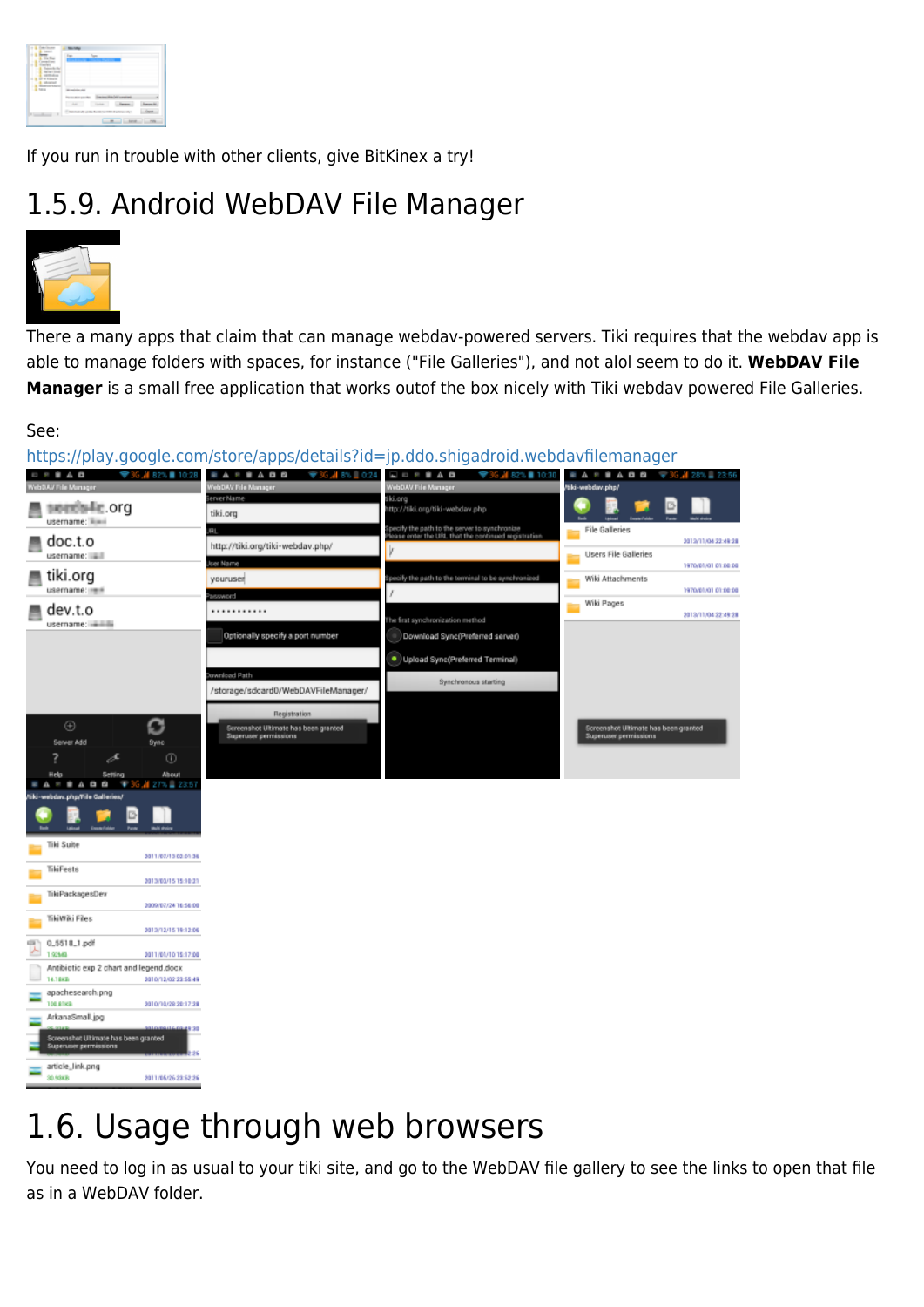## 1.6.1. Internet Explorer (MS Windows)

1. Go with your web browser to **tiki-webdav.php**. You will see the link **Open Tiki WebDAV as WebFolder**



You have this type of link also if you click on the context menu in that file gallery ("Open in WebDAV"; see screenshot above), It works ok with OpenOffice.org 2.x, KOffice and IE/MS Office, for instance. For OpenOffice.org 3.x the file is open in read-only mode (known issue of eZ Components).

2. IE displays the following message:

| Joan Felder                                                                                                                                                                                                                                           |
|-------------------------------------------------------------------------------------------------------------------------------------------------------------------------------------------------------------------------------------------------------|
| Internet Explorer could not open Migr (/bli-redoder, php) as a vest Polder. Weddivon Me to see its default view instead?                                                                                                                              |
| <b>WH</b><br>No.                                                                                                                                                                                                                                      |
| 3. Click OK. The login window appears.                                                                                                                                                                                                                |
| Connect to demo.tikiwiki.org                                                                                                                                                                                                                          |
|                                                                                                                                                                                                                                                       |
| The server demo.tikiwiki.org at Tiki WebDAV access requires a<br>username and password.<br>Warning: This server is requesting that your username and<br>password be sent in an insecure manner (basic authentication<br>without a secure connection). |
| User name:<br>G                                                                                                                                                                                                                                       |
| Password:                                                                                                                                                                                                                                             |
| Remember my password                                                                                                                                                                                                                                  |
|                                                                                                                                                                                                                                                       |
| OK<br>Cancel                                                                                                                                                                                                                                          |

4. Enter your username and password and click **OK**.

### 1.6.2. Firefox with extensions (MS Windows) 1.6.2.1. Trail-Mix extension

Trail-Mix extension allows to:

- Organize Files in a Firefox explorer
- Drag & drop to WebDAV servers, among others.

<https://addons.mozilla.org/en-US/firefox/addon/13359>

Instructions on how to set it up:

- 1. Open the Show menu and select "Online Files"[]
	- (Click the cute little squirrel on the right.)
- 2. Click the "WebDAV Server" $\Box$  toolbar button in the sidebar
- 3. Enter the name you want to use for the server
- 4. Enter the "DAV" URL, check the list above or ask your admin.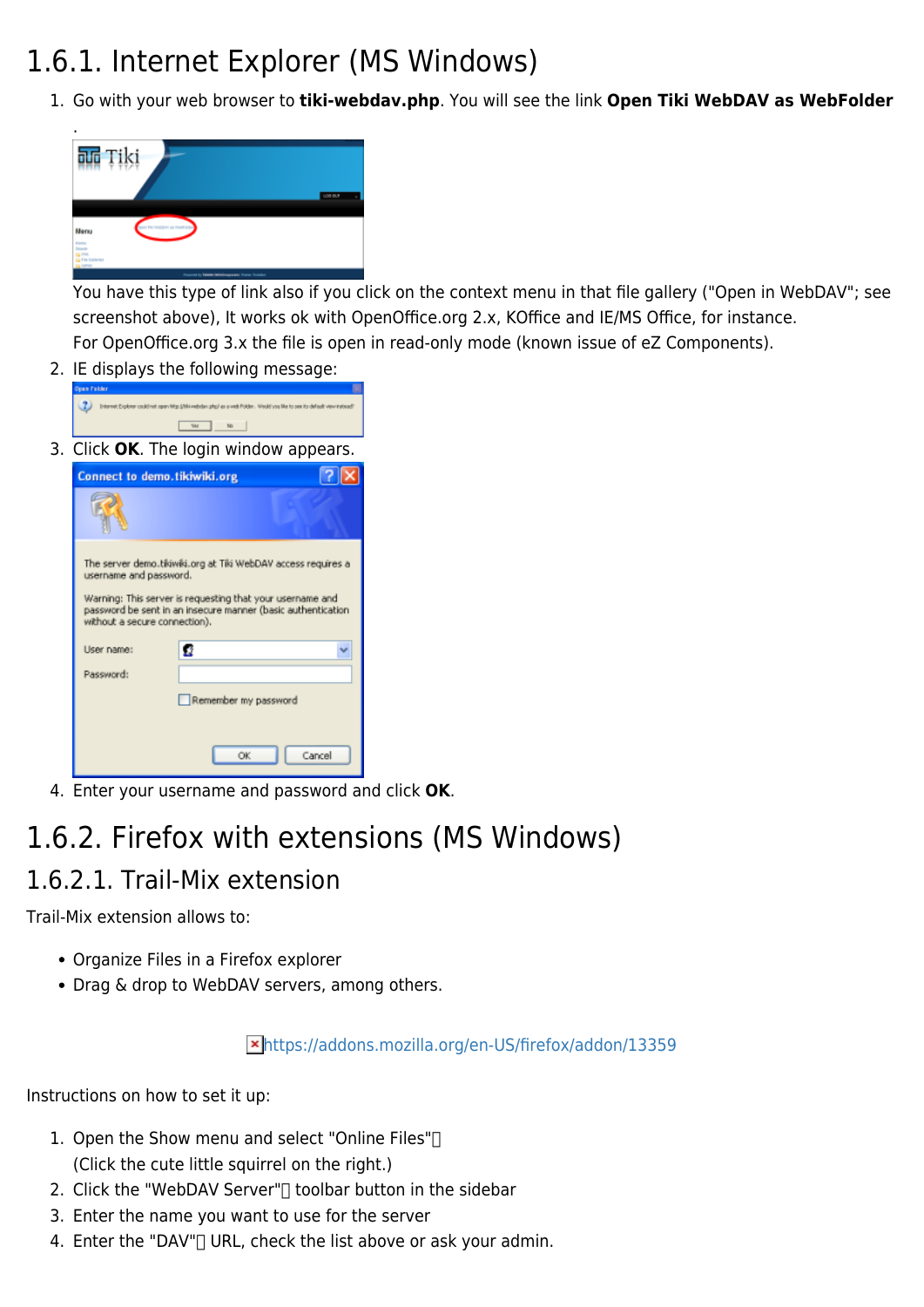5. Click ok - the top-most site directory will be displayed

Some servers redirect to login pages, and that can cause setup issues. If you get an error saying "Redirected", you may have to login first on a single-sign-on web page, but once you set it up it should work. Some servers may require https: instead of http: to use a secure SSL connection.

Also, you can set the DAV URL to any folder on the server, and only folders contained will be displayed.

More information at: <http://www.trail-mix.com/wordpress/2009/07/using-online-files-withyour-document-server/>

The documentation didn't say anything that it was specific to MS Windows, but it has been proven to work under MS Windows, and not, under GNU/Linux, so far.

#### 1.6.2.2. Other extensions

*Note*: Some users reported that the Firefox extension "Open as WebDAV extension" (for MS Windows) allowed them to connect to Tiki WebDAV file galleries (using Win XP). Other users failed to reproduce that with Firefox 3.5 and 3.6 on Win XP SP2). Therefore, some more information is needed on how to use that extension or its requirements to work properly

[Open As Webfolder 0.25](https://addons.mozilla.org/en-US/firefox/addon/540/) extension for firefox on Windows.

Related:

[Microsoft Software Update for Web Folders \(KB907306\)](http://www.microsoft.com/downloads/details.aspx?FamilyId=17C36612-632E-4C04-9382-987622ED1D64&displaylang=en)

## 1.7. Note about Apache with PHP as fcgi or cgi

In [Tiki6](https://doc.tiki.org/Tiki6) an authentication problem has been identified with Apache when PHP is used in FCGI or CGI mode.

If Apache is calling PHP in CGI mode, authentication HTTP Headers are not set. In this case, you have to add the following lines inside your Apache VirtualHost config :

```
RewriteEngine on
    RewriteCond %{HTTP:Authorization} ^(.*)
   RewriteRule ^(.*) - [E=HTTP AUTHORIZATION:%1]
```
## 1.8. WebDAV access to Wiki Pages

Added in [Tiki7.](https://doc.tiki.org/Tiki7) Please see [WebDAV access to Wiki Pages](https://doc.tiki.org/WebDAV-access-to-Wiki-Pages)

#### References

- KWord:<http://www.koffice.org/kword/>
- KDE on Windows: <http://windows.kde.org/>
- Nautilus:<http://www.gnome.org/projects/nautilus/>

[Webfolder](https://doc.tiki.org/Webfolder)